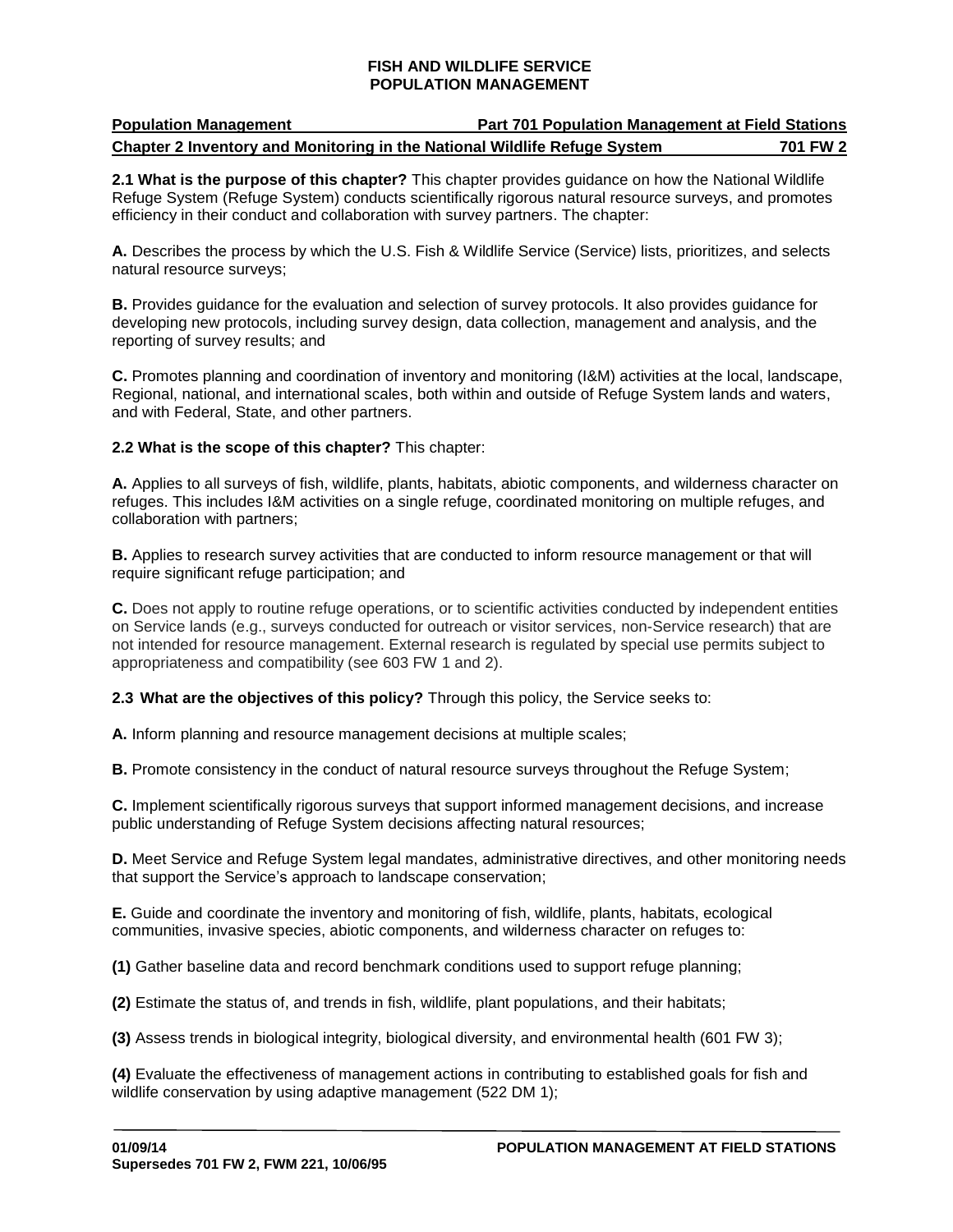# **Population Management Part 701 Population Management at Field Stations Chapter 2 Inventory and Monitoring in the National Wildlife Refuge System 701 FW 2**

**(5)** Provide surveillance to detect changes in the structure and function of ecological systems;

**(6)** Establish baseline measures and monitor wilderness character of designated wilderness on refuges to evaluate the effects of refuge management activities and uses (610 FW 2);

**(7)** Record impacts of environmental stressors, including climate change, on natural resources and ecological processes; and

**(8)** Support the Service's goal of landscape conservation by assessing similar management actions across refuges and with Service partners, including actions by multiple refuges, one or more Regions, Joint Ventures (JVs), and Landscape Conservation Cooperatives (LCCs).

### **2.4 What is the Refuge System's I&M policy?**

**A.** The policy requires that refuges develop and follow an Inventory and Monitoring Plan (IMP). An IMP:

**(1)** Is an operational plan for one or more refuges that clearly states I&M priorities and clarifies operational commitments, depending on available capacity;

**(2)** Relates to and follows from a refuge's Comprehensive Conservation Plan (CCP);

**(3)** Provides the management rationale, timing, and costs for conducting refuge surveys;

**(4)** Lists the prioritized surveys, identifies the surveys selected for implementation, and documents the protocols that describe the survey objectives and methods; and

**(5)** Should be reviewed by the Project Leader, Regional I&M Coordinator, Regional Refuge Biologist/Division Chief, and Refuge Supervisor. The Regional Refuge Chief approves the IMP.

**B.** All refuges will use approved protocols when conducting surveys.

**(1)** Survey protocols are scientific documents that are reviewed and approved at the appropriate level by Refuge Biologists, I&M Zone Biologists, Regional I&M Coordinators, or national I&M staff.

**(2)** Assignment of an appropriate protocol to each selected survey is documented in an IMP (see Exhibit 1).

**(3)** Protocol development, review, and approval is a complementary process described in *How to Develop Survey Protocols: A Handbook* (*Survey Protocol Handbook*).

**C.** The Service established the Refuge System I&M initiative to support implementation of this policy.

**(1)** The initiative is organized to assist refuges in planning and coordinating natural resource surveys, and consists of:

**(a)** The Natural Resource Program Center Chief and staff, Regional I&M Coordinators and I&M Data Managers, I&M Zone Biologists, Refuge Biologists, and field technicians; and

**(b)** The National I&M Coordination Team, which is comprised of the National I&M Manager, National I&M Data Manager, Lead Biologist from the national I&M office, and all Regional I&M Coordinators.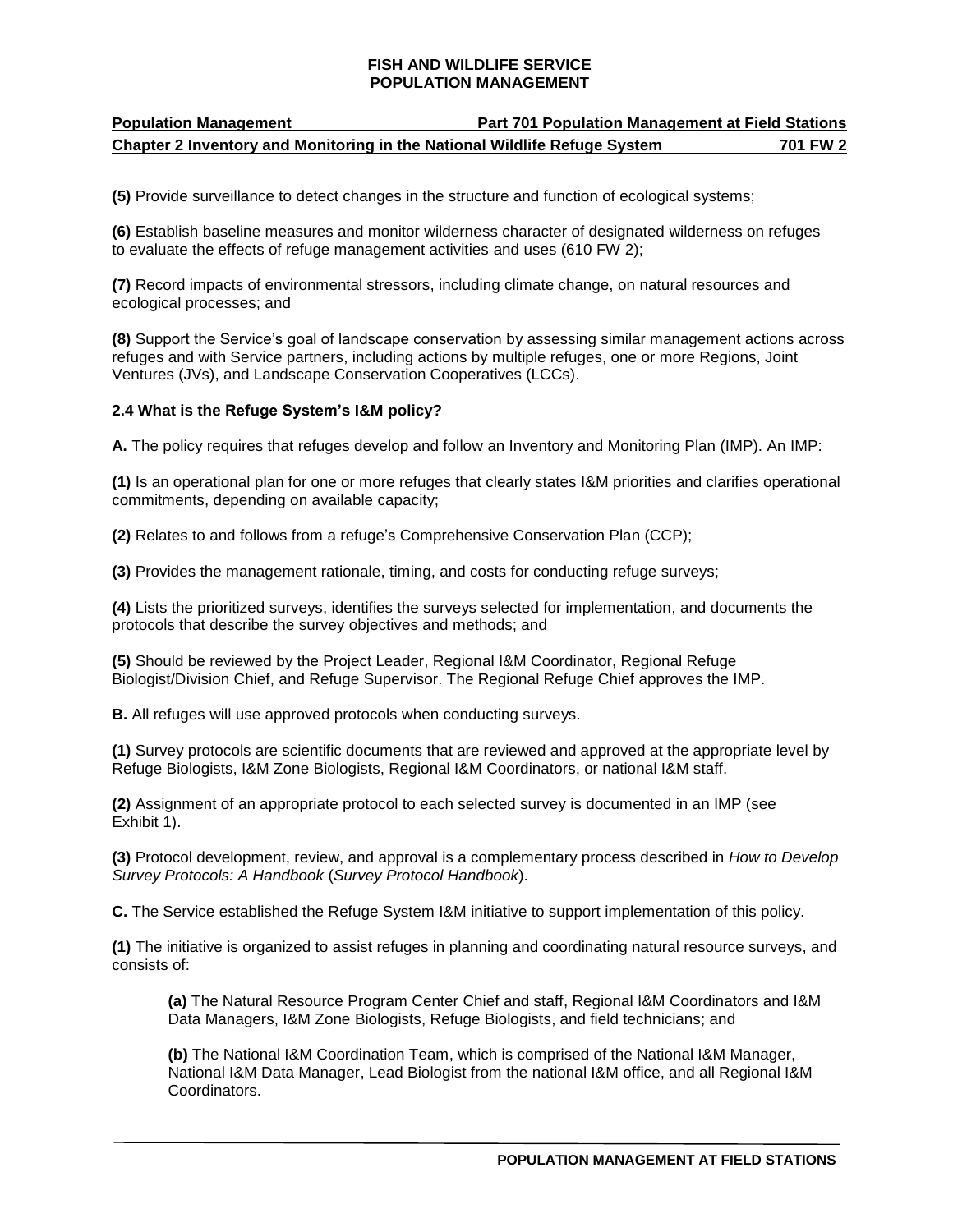| <b>Population Management</b>                                              | <b>Part 701 Population Management at Field Stations</b> |          |
|---------------------------------------------------------------------------|---------------------------------------------------------|----------|
| Chapter 2 Inventory and Monitoring in the National Wildlife Refuge System |                                                         | 701 FW 2 |

**(2)** We address broad information needs that may reach beyond individual refuges, and support conservation with partners at the local, landscape, Regional, national, and international scales.

**(3)** We participate in surveys that support joint management information needs within the Service, or needs of other agencies or organizations. We may implement these cooperative surveys at individual refuges, multiple refuges, or outside Refuge System lands, as appropriate.

**D.** All refuges collect and manage survey data for consistency, applicability, and scientific rigor so that we can make informed, transparent, and defensible management decisions.

**(1)** Survey data, including information describing the surveys in the IMP, are permanent records that we must maintain and archive with associated metadata. I&M Data Managers work with refuge staff to ensure that these data are created and maintained in accordance with Service policy on electronic records management (282 FW 4).

**(2)** We will use approved data standards. One example is the Integrated Taxonomic Information System (ITIS), a database with standardized species names and their hierarchical taxonomic classifications and taxonomic serial numbers that we use as the species identifier for all survey databases.

**E.** Survey data from refuges should be analyzed and results reported in a timely manner to address management needs and decisions. To promote accountability, survey results should be accessible in the Service's document catalog (ServCat).

**(1)** Survey results should be disseminated in scientific journals or other appropriate media for broader use (see 117 FW 1).

**(2)** Survey documentation and results, including reports, posters, graphs, and maps are stored in ServCat.

**2.5 What is the authority for this policy?** The authority for this policy is the Refuge Administration Act of 1966, as amended by the National Wildlife Refuge System Improvement Act of 1997 (Improvement Act), 16 U.S.C. 668dd-668ee. The Act mandates that we "monitor the status and trends of fish, wildlife, and plants and their habitats in each refuge.**"**

### **2.6 What terms do you need to know to understand this chapter?**

**A. Adaptive Management.** A structured process that promotes flexible, informed decisions that allow us to make adjustments as we better understand outcomes from management actions and other events. Careful monitoring of these outcomes advances scientific understanding and helps adjust policies or operations as part of an iterative learning process (see section H(2), *Monitoring to Inform Management* below and the Department of the Interior's *Adaptive Management Technical Guide*).

**B. Cooperative Surveys.** Inventories or monitoring involving partners and designed to meet legal or other directives, assess large-scale resource issues, or improve the effectiveness of the Refuge System. Cooperators include other refuges, Service programs, other Federal or State agencies, or private partners. These surveys may extend beyond refuge boundaries.

**C. Habitat Management Plan (HMP).** A document guided by the refuge Comprehensive Conservation Plan (CCP) that provides further guidance for managing habitat to achieve long-term refuge goals (see 620 FW 1).

**D. Inventory.** A survey that estimates the presence, abundance, or distribution of species, habitats, ecological communities, or abiotic features at a particular time.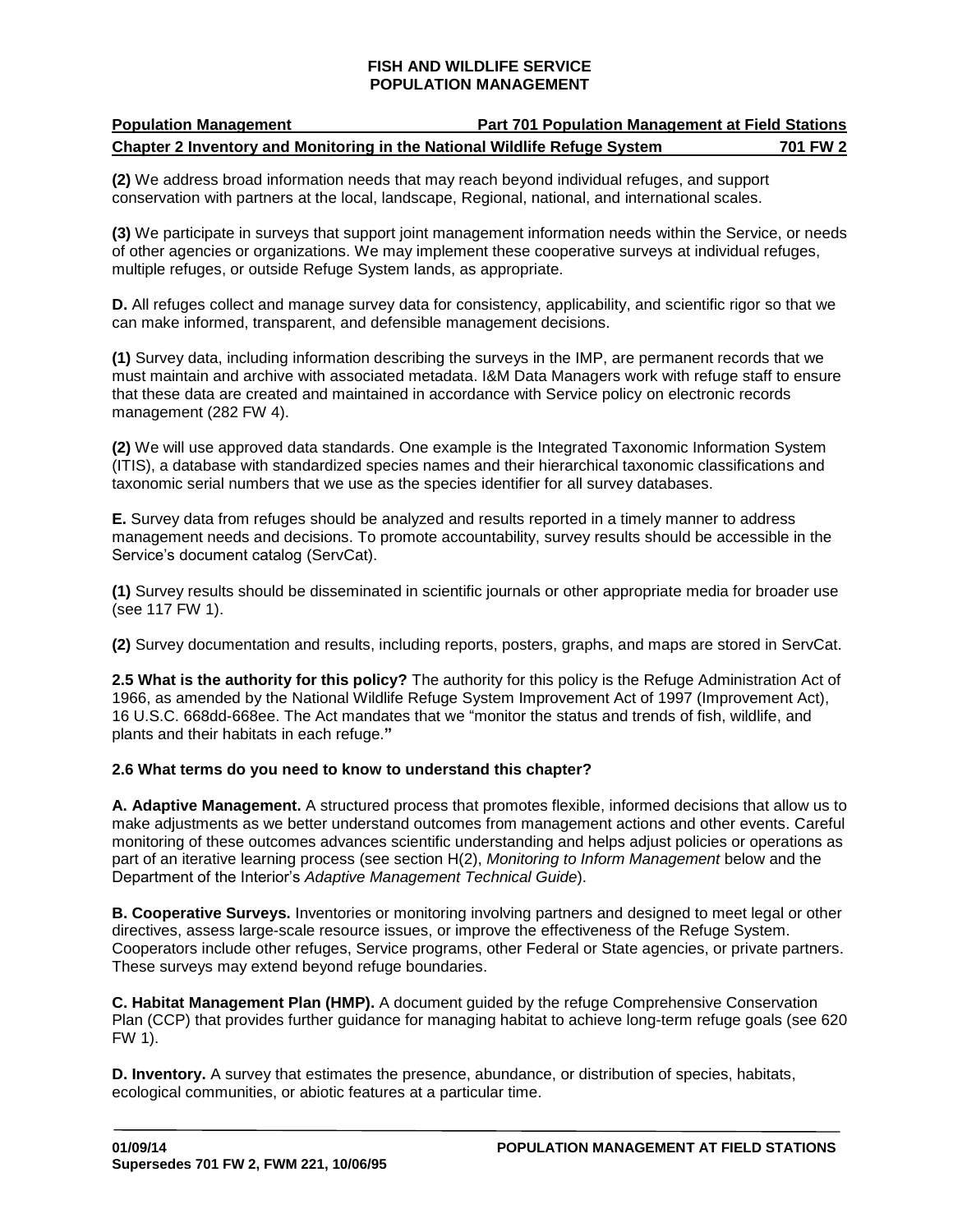| <b>Population Management</b>                                              | <b>Part 701 Population Management at Field Stations</b> |          |
|---------------------------------------------------------------------------|---------------------------------------------------------|----------|
| Chapter 2 Inventory and Monitoring in the National Wildlife Refuge System |                                                         | 701 FW 2 |

**E. Inventory and Monitoring Plan (IMP).** A description and justification of the selected surveys that a refuge plans to conduct using assigned survey protocols (see Exhibit 1).

**F. Landscape Conservation Cooperative (LCC).** A partnership that may include State, Federal, tribal, and local governments and nongovernmental organizations established to conduct landscape-scale biological planning and conservation design within designated areas. LCC staff work with other agency and conservation partners to plan, design, and evaluate landscape-scale conservation.

**G. Metadata.** Description of the content, quality, history, condition, and other characteristics of recorded information. Federal agencies must create metadata that meets specific standards for newly collected or produced geospatial and biological data (see Executive Order 12906, as amended by Executive Order 13286, Federal Geographic Data Committee 2000).

**H. Monitoring.** A survey repeated through time to document changes in select attributes of wildlife, plants, habitats, ecological communities, or abiotic resources. Two types of monitoring in the policy are:

**(1)** *Baseline Monitoring.* Monitoring that is not tied to specific predictions of how a natural resource will respond to management or environmental stressors, but instead is designed to document change over time of a natural resource. Also referred to as surveillance monitoring, examples include monitoring wildlife population trends, disease incidence, climate change, and wilderness character.

**(2)** *Monitoring to Inform Management.* Monitoring to assess whether a natural resource is approaching or exceeding a known threshold, or if a resource is responding to a management action or system stressor in a specified manner. This type of monitoring involves defining the threshold values or expected response, then surveying to measure the response or a closely related indicator. Comparing monitoring results with these expected values may show a need for initiating, intensifying, or altering management actions. In this policy, it generally means monitoring in an adaptive management context to improve management or evaluate progress toward achieving management objectives. It is also considered a type of targeted monitoring.

**I. Planning and Reporting Inventory and Monitoring at Refuges** (**PRIMR) Database.** A database developed by the I&M initiative that describes and archives the surveys conducted on refuges, and which is also used to generate summaries for an IMP.

**J. Protocol.** Detailed instructions for conducting a survey. This includes information on sampling procedures, data collection, management and analysis, and reporting of results. Approved survey protocols promote continuity of data collection methods for both the duration of the survey on a refuge and among similar surveys on different refuges. This term collectively refers to a survey protocol framework and a site-specific survey protocol.

**(1)** *Survey Protocol Framework***.** A survey protocol that was written for application at many locations, but lacks the site-specific information necessary to implement the protocol at an individual refuge (see the *Survey Protocol Handbook*).

**(2)** *Site-specific Survey Protocol.* A complete set of instructions used to conduct a survey at a specific refuge. We typically develop these by adding site-specific instructions to a generalized protocol framework or by modifying a site-specific protocol that was developed for conducting a similar survey at another refuge.

**K. Refuge.** Any unit of the Refuge System, including refuges, wetland management districts, and associated waterfowl production areas. Refuges do not include coordination areas, which are part of the Refuge System, but are managed by States under cooperative agreements.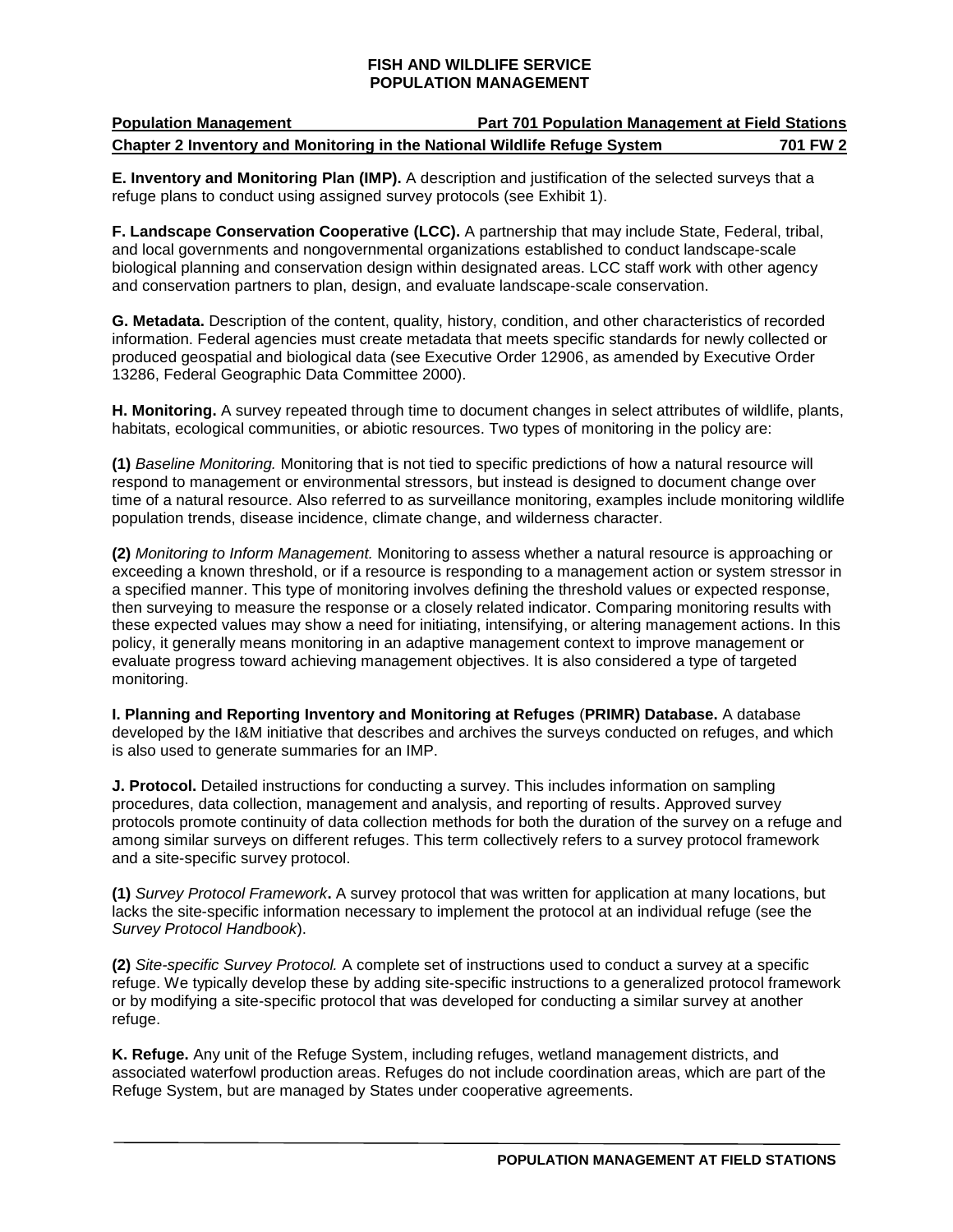| <b>Population Management</b>                                              | <b>Part 701 Population Management at Field Stations</b> |          |
|---------------------------------------------------------------------------|---------------------------------------------------------|----------|
| Chapter 2 Inventory and Monitoring in the National Wildlife Refuge System |                                                         | 701 FW 2 |

**L. Refuge Complex.** A group of refuges administered by a common office for management efficiency.

**M. ServCat.** The Service's document catalog, which is an online repository designed to centralize and preserve Service information. It includes reports, annual narratives, management plans, geospatial data, IMPs, and survey protocols.

**N. Survey.** A formal effort designed to inventory or monitor natural resources. A survey requires a sampling design, data analysis, and reporting.

**O. Survey Coordinator.** A Service employee, usually the Refuge Biologist, who oversees the implementation of one or more surveys selected in an IMP. This includes selection of survey protocols that adhere to standards of scientific excellence. The survey coordinator also ensures that survey data are managed, analyzed, and reported, and results are archived in ServCat.

**P. Wilderness Character.** The combination of biophysical, experiential, and symbolic qualities that distinguishes wilderness from all other lands. Measures chosen by refuges for monitoring fall under the five qualities of wilderness character: natural, undeveloped, untrammeled, solitude, or primitive and unconfined recreation, and other features of value.

| Table 2-1: Responsibilities for the Service's I&M Initiative |                                                                                                                                                |  |
|--------------------------------------------------------------|------------------------------------------------------------------------------------------------------------------------------------------------|--|
| These employees                                              | Are responsible for                                                                                                                            |  |
| A. The Director                                              | Overall policy and priority setting to direct I&M across the Service.                                                                          |  |
| <b>B. Chief, National Wildlife</b><br><b>Refuge System</b>   | (1) Overseeing policy development and maintenance, and                                                                                         |  |
|                                                              | (2) Ensuring that I&M efforts are relevant across the Service.                                                                                 |  |
| <b>C. Natural Resource</b><br><b>Program Center Chief</b>    | (1) Administering and implementing the I&M policy, and                                                                                         |  |
|                                                              | (2) Integrating I&M activities across the Service and with partners.                                                                           |  |
| <b>D. Regional Directors</b>                                 | (1) Ensuring policy compliance within their respective Regions, and                                                                            |  |
|                                                              | (2) Ensuring integration across Service programs and among<br>appropriate partners within Regions and other appropriate<br>geographical areas. |  |
|                                                              |                                                                                                                                                |  |
| E. National I&M Manager                                      | (1) Leading the National I&M Coordination Team;                                                                                                |  |
|                                                              | (2) Implementing the I&M policy to ensure national continuity,<br>efficiency and scientific integrity; and                                     |  |
|                                                              | (3) Coordinating and reporting I&M progress, needs, and costs.                                                                                 |  |
| <b>F. National I&amp;M</b><br><b>Coordination Team</b>       | (1) Ensuring scientific excellence and relevance for I&M efforts;                                                                              |  |
|                                                              | (2) Integrating national and international I&M priorities with Regional<br>and refuge priorities; and                                          |  |
|                                                              | (3) Establishing relationships with partners to conduct surveys.                                                                               |  |

**2.7 What are the responsibilities of Service personnel for implementing this policy?** See Table 2-1.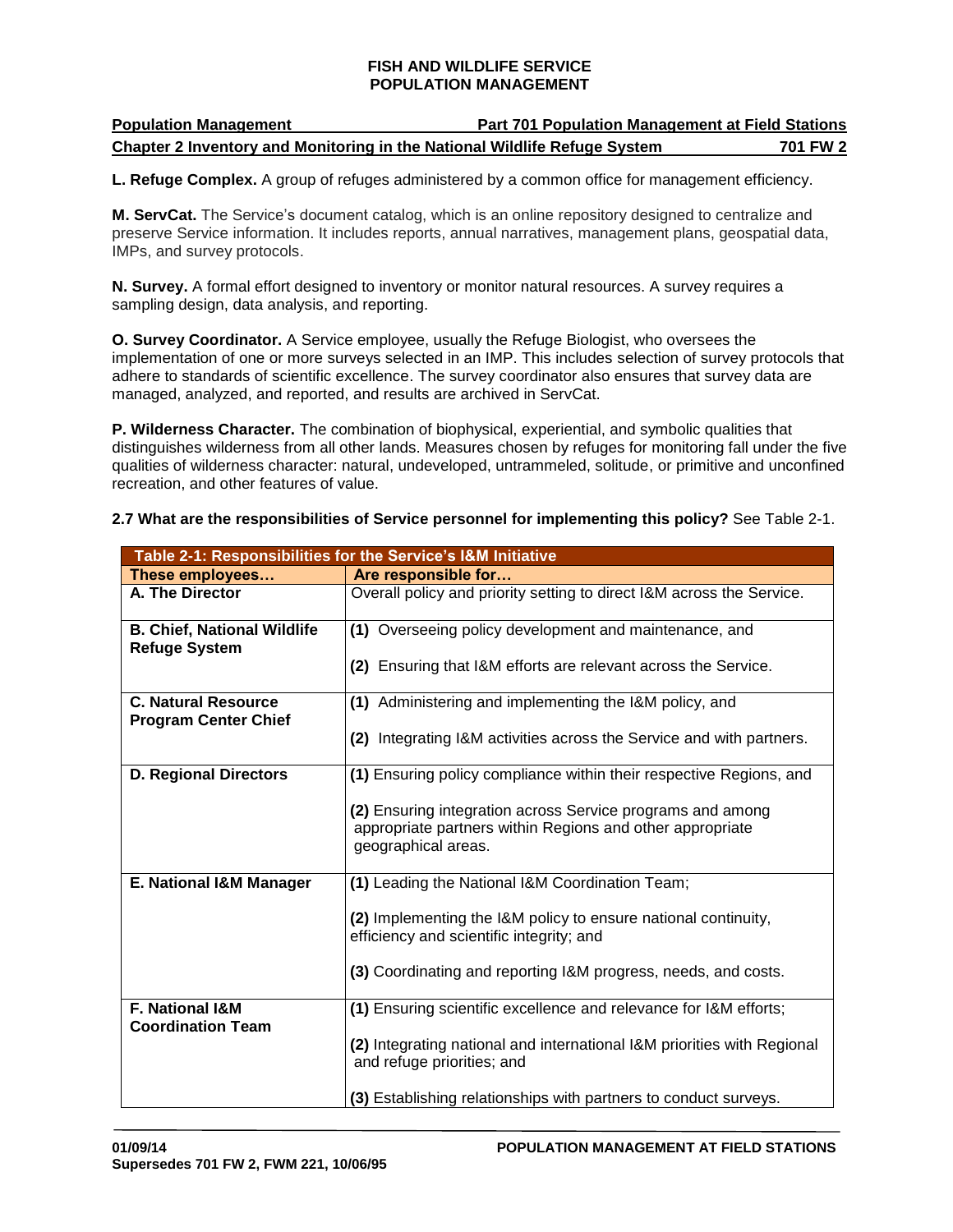**Population Management Part 701 Population Management at Field Stations Chapter 2 Inventory and Monitoring in the National Wildlife Refuge System 701 FW 2**

| Table 2-1: Responsibilities for the Service's I&M Initiative |                                                                            |  |  |
|--------------------------------------------------------------|----------------------------------------------------------------------------|--|--|
| These employees                                              | Are responsible for                                                        |  |  |
|                                                              |                                                                            |  |  |
| G. Regional Refuge Chiefs                                    | (1) Approving refuge IMPs;                                                 |  |  |
|                                                              | (2) Ensuring policy compliance and overall program oversight and           |  |  |
|                                                              | direction within their Regions; and                                        |  |  |
|                                                              | (3) Facilitating appropriate integration across Service programs           |  |  |
|                                                              | within the Region.                                                         |  |  |
|                                                              |                                                                            |  |  |
| <b>H. Refuge Supervisors</b>                                 | (1) Reviewing refuge IMPs and approving IMP revisions;                     |  |  |
|                                                              | (2) Ensuring policy compliance and concurrence on IMPs for their           |  |  |
|                                                              | respective refuges; and                                                    |  |  |
|                                                              |                                                                            |  |  |
|                                                              | (3) Facilitating appropriate integration and consistency among<br>refuges. |  |  |
|                                                              |                                                                            |  |  |
| I. Project Leaders                                           | (1) Ensuring policy compliance for refuges under their purview, and        |  |  |
| (Refuge Managers)                                            |                                                                            |  |  |
|                                                              | (2) Developing, implementing, and revising the refuge IMP.                 |  |  |
| J. Regional Refuge                                           | (1) Coordinating and conducting reviews of IMPs with the Regional          |  |  |
| <b>Biologists (Division Chiefs)</b>                          | I&M Coordinator;                                                           |  |  |
|                                                              | (2) Identifying coordination opportunities both within and among           |  |  |
|                                                              | Regions;                                                                   |  |  |
|                                                              | (3) Overseeing Regional allocation of I&M funds, and                       |  |  |
|                                                              |                                                                            |  |  |
|                                                              | (4) Supervising the Regional I&M Coordinator.                              |  |  |
| K. Regional I&M                                              | (1) Serving on the National I&M Coordination Team to implement the         |  |  |
| <b>Coordinators</b>                                          | national I&M initiative;                                                   |  |  |
|                                                              |                                                                            |  |  |
|                                                              | (2) Reviewing IMPs to facilitate scientific integrity and efficiency;      |  |  |
|                                                              | (3) Coordinating the development and review of protocols;                  |  |  |
|                                                              |                                                                            |  |  |
|                                                              | (4) Providing scientific support to refuges within their Regions, and      |  |  |
|                                                              | (5) Coordinating I&M needs with the LCCs, JVs, and other partners.         |  |  |
| L. I&M Zone Biologists                                       | (1) Assisting refuge staff to prepare IMPs;                                |  |  |
|                                                              |                                                                            |  |  |
|                                                              | (2) Participating in protocol assignment and development and               |  |  |
|                                                              | amending IMPs as new protocols are adopted;                                |  |  |
|                                                              | (3) Assisting Refuge System staff with managing and analyzing data         |  |  |
|                                                              | and reporting survey results; and                                          |  |  |
|                                                              |                                                                            |  |  |
|                                                              | (4) Providing scientific support to refuges within their Regions.          |  |  |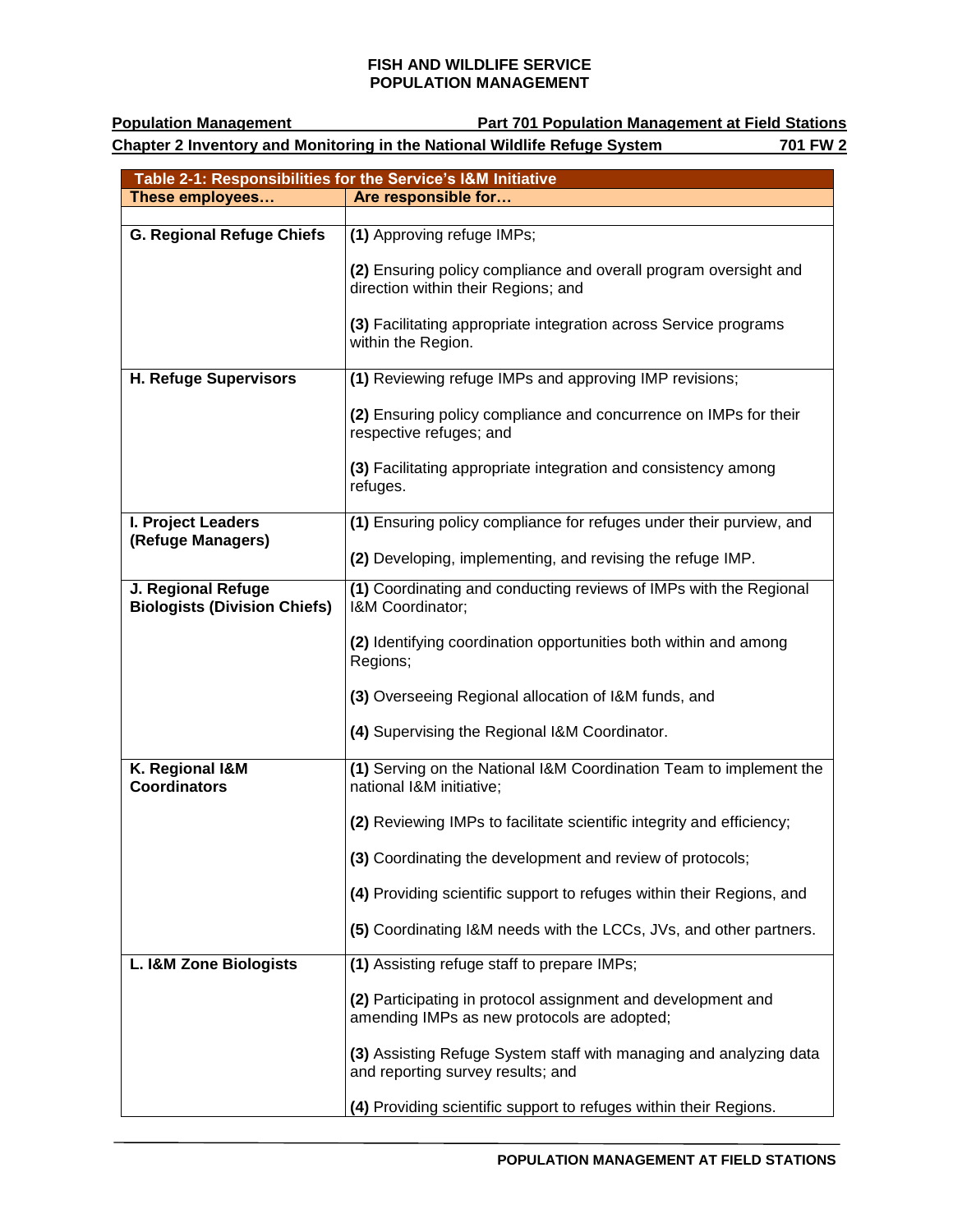**Population Management Part 701 Population Management at Field Stations**

**Chapter 2 Inventory and Monitoring in the National Wildlife Refuge System 701 FW 2**

| Table 2-1: Responsibilities for the Service's I&M Initiative |                                                                                                                                      |  |
|--------------------------------------------------------------|--------------------------------------------------------------------------------------------------------------------------------------|--|
| These employees                                              | Are responsible for                                                                                                                  |  |
|                                                              |                                                                                                                                      |  |
| <b>M. Refuge Biologists</b>                                  | (1) Leading refuge staff in selecting surveys and preparing IMPs;                                                                    |  |
|                                                              | (2) Participating in protocol assignment and development of site-<br>specific survey protocols;                                      |  |
|                                                              | (3) Ensuring surveys conducted at a refuge follow approved<br>protocols; and                                                         |  |
|                                                              | (4) Serving as a survey coordinator, leading surveys and ensuring<br>that survey data are managed, analyzed, reported, and archived. |  |
| N. I&M Data Managers                                         | (1) Ensuring scientific integrity by establishing quality assurance<br>standards for data management,                                |  |
|                                                              | (2) Ensuring that I&M data are conserved and archived,                                                                               |  |
|                                                              | (3) Contributing to protocol development, and                                                                                        |  |
|                                                              | (4) Assisting Refuge System staff with managing and analyzing data<br>and reporting survey results.                                  |  |

**2.8 What is an IMP?** An IMP is the description, ranking, selection, and justification of surveys that a refuge intends to conduct using assigned protocols. The IMP includes a signature page documenting review and approval at the Regional level, an introduction linking the refuge's primary purpose to surveys, and a description of the process used to prioritize surveys and assign a status for implementing them. The IMP also includes a narrative for each selected survey that summarizes the refuge management objectives addressed by the survey and justifies why the refuge selected the survey for implementation. A table summarizes characteristics of each survey, including the objectives, required costs, staff time, survey duration, and survey coordinator (see Exhibit 1).

**2.9 What is the relationship of an IMP to a CCP and a Habitat Management Plan (HMP)?** A CCP is a document that outlines and guides long-term management objectives for a refuge. An IMP reflects the priorities in a CCP (602 FW 4). By specifying objectives that require surveys, an HMP may also contribute to the development of a refuge IMP. An IMP should be revised following approval of a CCP or when survey priorities change at a refuge (see section 2.12B).

**2.10 How does the refuge address the National Environmental Policy Act (NEPA) within an IMP?** When developing or revising an IMP, we must comply with NEPA.

**A.** The Department of the Interior has a categorical exclusion that may cover specific surveys in an IMP if they do not have significant environmental effects (see 43 CFR 46.205 and 40 CFR 1508.4). The appropriate categorical exclusion is 516 DM 8.5B(1).

**B.** In addition, surveys may be excluded from additional NEPA documentation if they have been identified, addressed, and authorized in an approved CCP or HMP.

**C.** If the NEPA process is required for an IMP, it may trigger compliance with other laws, such as the National Historic Preservation Act and the Endangered Species Act.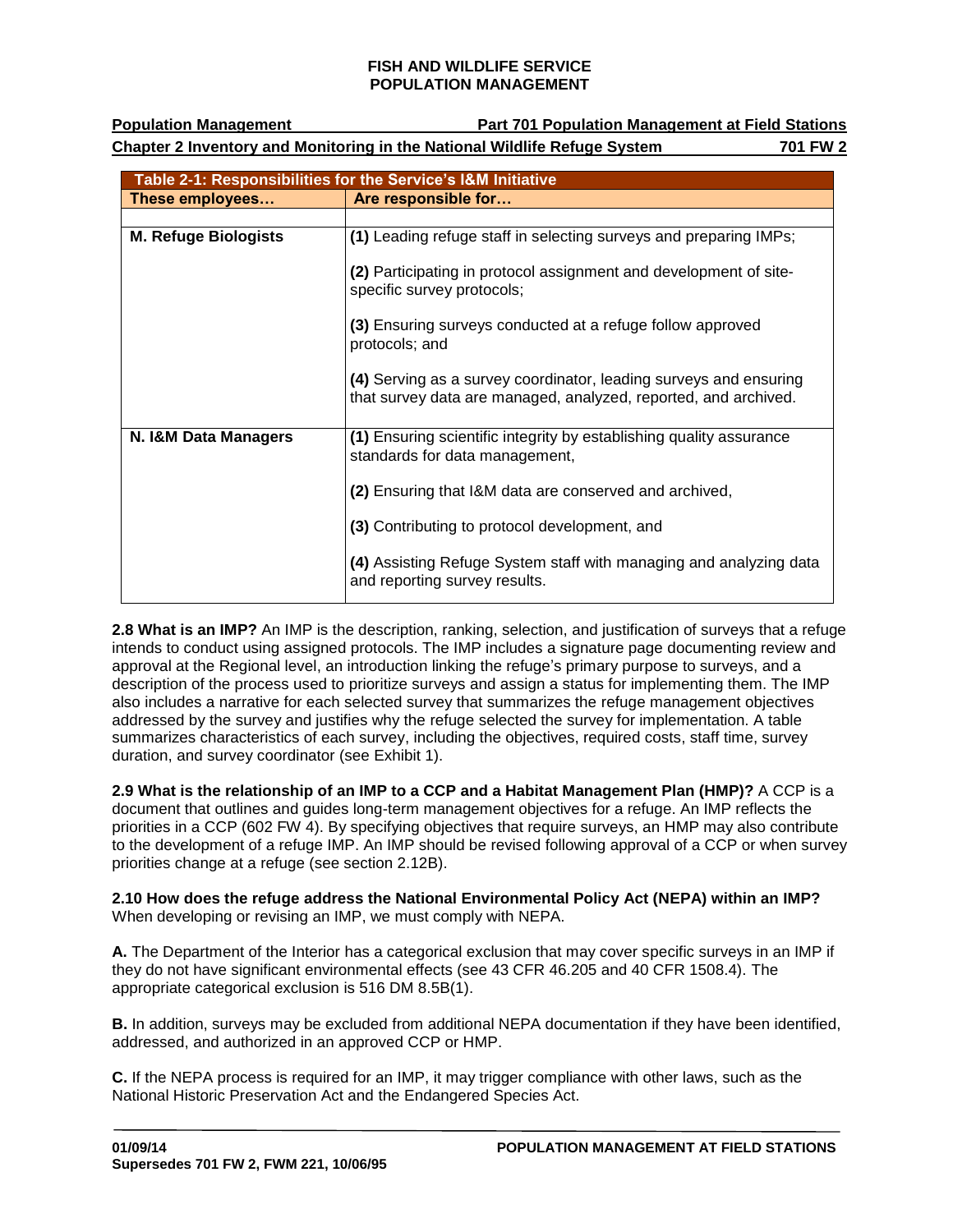| <b>Population Management</b>                                              | <b>Part 701 Population Management at Field Stations</b> |          |
|---------------------------------------------------------------------------|---------------------------------------------------------|----------|
| Chapter 2 Inventory and Monitoring in the National Wildlife Refuge System |                                                         | 701 FW 2 |

**2.11 How do refuges develop an IMP?** Refuges develop an IMP with assistance from I&M staff. A refuge complex administering more than one refuge may complete a single IMP or individual IMPs for each refuge. See Exhibit 1 for details on how to develop an IMP.

**A. Identifying needed surveys.** After considering refuge management objectives, refuge and I&M staff identify a comprehensive set of proposed surveys, and enter the information describing the proposed surveys in the PRIMR database.

**B. Setting priorities for surveys in an IMP.** Refuge and I&M staff then prioritize surveys to make objective decisions about which surveys to implement. Proposed surveys are prioritized considering:

**(1)** Criteria that include relevance to refuge-level objectives as well as contributions to landscape and broader-scale objectives (see Exhibit 1), and

**(2)** The mission of the Refuge System; refuge purposes; the Alaska National Interest Lands Conservation Act (ANILCA) requirements; maintenance and restoration of biological integrity, diversity, and environmental health (Improvement Act); and refuge, Service, and partner monitoring needs (see the *Handbook on Identifying Refuge Resources of Concern and Management Priorities*).

**C. Selecting the surveys to conduct.** From the prioritized list of surveys, refuge staff select and the Project Leader submits the surveys that the refuge expects to carry out during the life of the IMP. When selecting surveys, consider survey priority, cost, duration, frequency, and staff time.

**D. Assigning protocols to surveys in an IMP.** Refuge biologists and I&M staff identify appropriate protocols to implement the surveys selected in the refuge IMP. Staff can select a survey before a protocol is developed. When an approved protocol becomes available, it is documented by adding the protocol citation and status into its ServCat record and linking them to a survey in PRIMR (see section 2.11A and the *Survey Protocol Handbook*).

**E. IMP review and approval.** After refuge and I&M staff prepare an IMP, the Project Leader sends it to the Region for review to ensure completeness and consistency. The Regional I&M Coordinator, Regional Refuge Biologist, and Refuge Supervisor review the IMP. The final approval comes from the Regional Refuge Chief.

**F. Completing an IMP.** An IMP is complete when the Regional Refuge Chief approves it (Exhibit 1, Figure 2 shows the signature page). Refuge staff enter the signed IMP into ServCat.

**2.12 What is the process for amending or revising an IMP?** The Project Leader may change a refuge IMP either by amending or revising it. Amend an IMP when protocols change, and revise it when adding or removing a selected survey. Refuge and I&M staff record changes to the IMP by updating PRIMR and entering the revised version in ServCat.

**A. Amending an IMP.** After an IMP is approved, the survey coordinator and I&M staff evaluate the assigned protocols and amend the IMP when protocols are changed.

**(1)** No additional approval is required for an IMP amendment.

- **(2)** An IMP should be amended when:
	- **(a)** The status of a survey protocol is changed to "Approved,"
	- **(b)** A new version replaces an approved survey protocol, or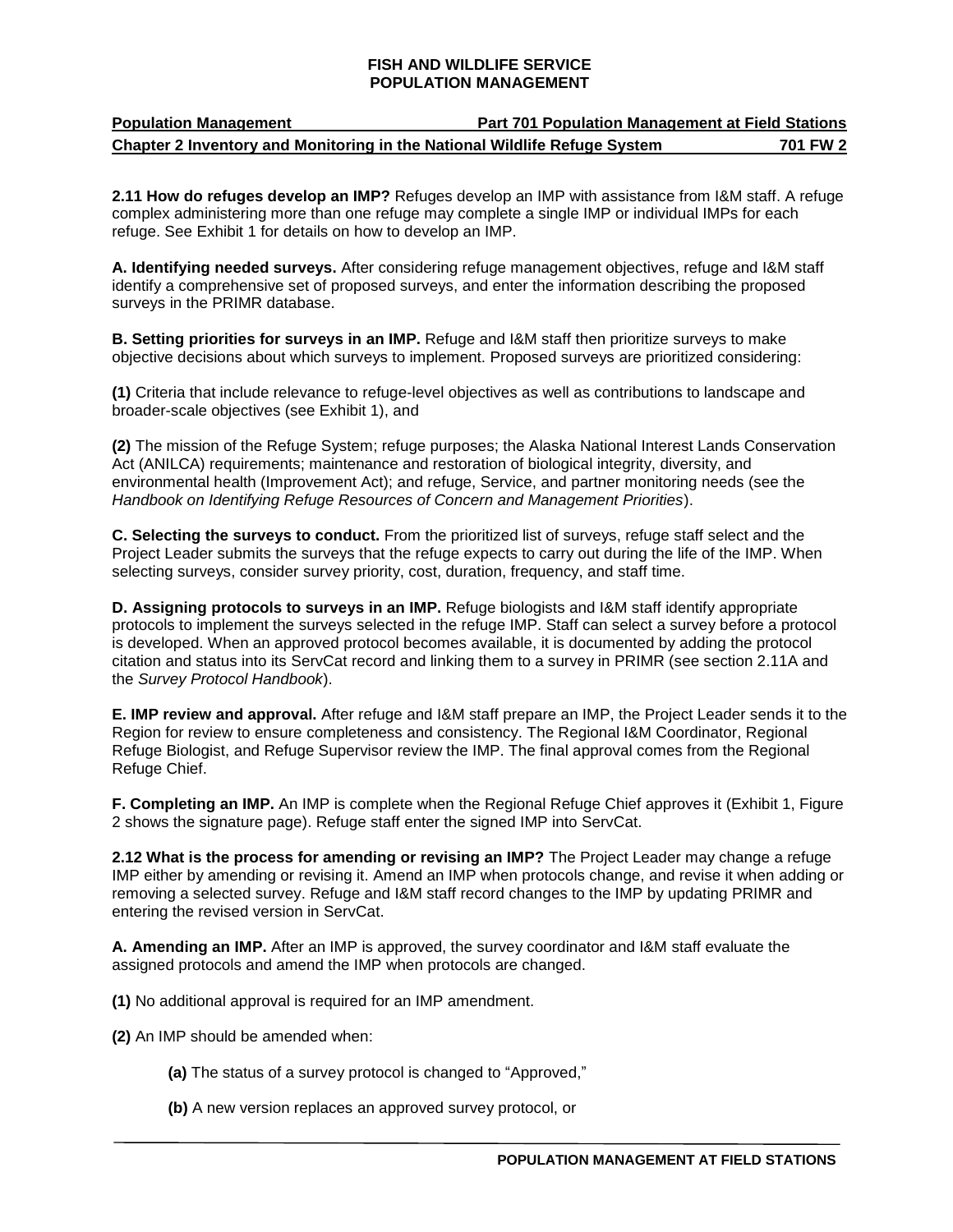| <b>Population Management</b>                                              | <b>Part 701 Population Management at Field Stations</b> |          |
|---------------------------------------------------------------------------|---------------------------------------------------------|----------|
| Chapter 2 Inventory and Monitoring in the National Wildlife Refuge System |                                                         | 701 FW 2 |

**(c)** A more appropriate protocol for a survey is developed or becomes available.

**B. Revising an IMP.** The Project Leader reviews the refuge capacity and status of surveys in an IMP each year and determines which of the selected surveys will be conducted. The IMP doesn't have to be revised if a selected survey is not conducted in a particular year. However, if staff add or remove a selected survey, then the IMP must be revised. The Project Leader should also consider revising the IMP when a new CCP, HMP, or other plans change resource management objectives.

**(1)** The Project Leader submits an IMP revision to the Regional I&M Coordinator and the Regional Refuge Biologist/Division Chief for review, and then the Refuge Supervisor for approval (see Exhibit 1).

**(2)** An IMP should be revised when:

- **(a)** An emerging natural resource problem requires a new survey,
- **(b)** The Project Leader selects a new survey to conduct that was not on the original survey list, or
- **(c)** The Project Leader wants to remove a selected survey from an IMP.

**C. Keeping track of the changes.** Refuge staff update PRIMR to reflect changes and store the new version in ServCat.

**2.13 How does a refuge implement an IMP?** Survey implementation entails site-specific survey planning, data collection, data analysis, reporting, and archiving. The Refuge Biologist or other survey coordinator oversees compliance with the associated survey protocols through each of these steps. The survey coordinator also ensures continuity of the survey, including training new staff, establishing safety measures, and addressing logistical needs.

**A. Developing site-specific survey protocols and recalculating costs.** The Refuge Biologist or other survey coordinator, with assistance from I&M staff, develops a site-specific protocol to document how refuge staff should implement a survey. They can develop a site-specific protocol by incorporating additional details to an existing protocol framework, by using a site-specific protocol developed by another refuge, or by developing a new site-specific protocol from various materials compiled as initial survey instructions (see the *Survey Protocol Handbook*). Site-specific protocols:

**(1)** Need to include detailed information on sampling location and effort,

**(2)** Help to refine survey cost and staffing estimates, and

**(3)** Must be stored in ServCat once a draft is complete and ready for testing or review.

**B. Ensuring safe and authorized data collection.** The survey coordinator ensures that each person working on the survey is trained on the data collection process according to the survey protocol. The survey coordinator and the Project Leader also must ensure that the necessary equipment and authorizations are obtained to conduct the survey.

**(1)** Surveys must adhere to established standards for proper animal care and use (see the *Survey Protocol Handbook*).

**(2)** For surveys requiring a special use permit, the permit holder is responsible for obtaining proper reviews and communicating the animal care and use guidelines to the survey coordinator.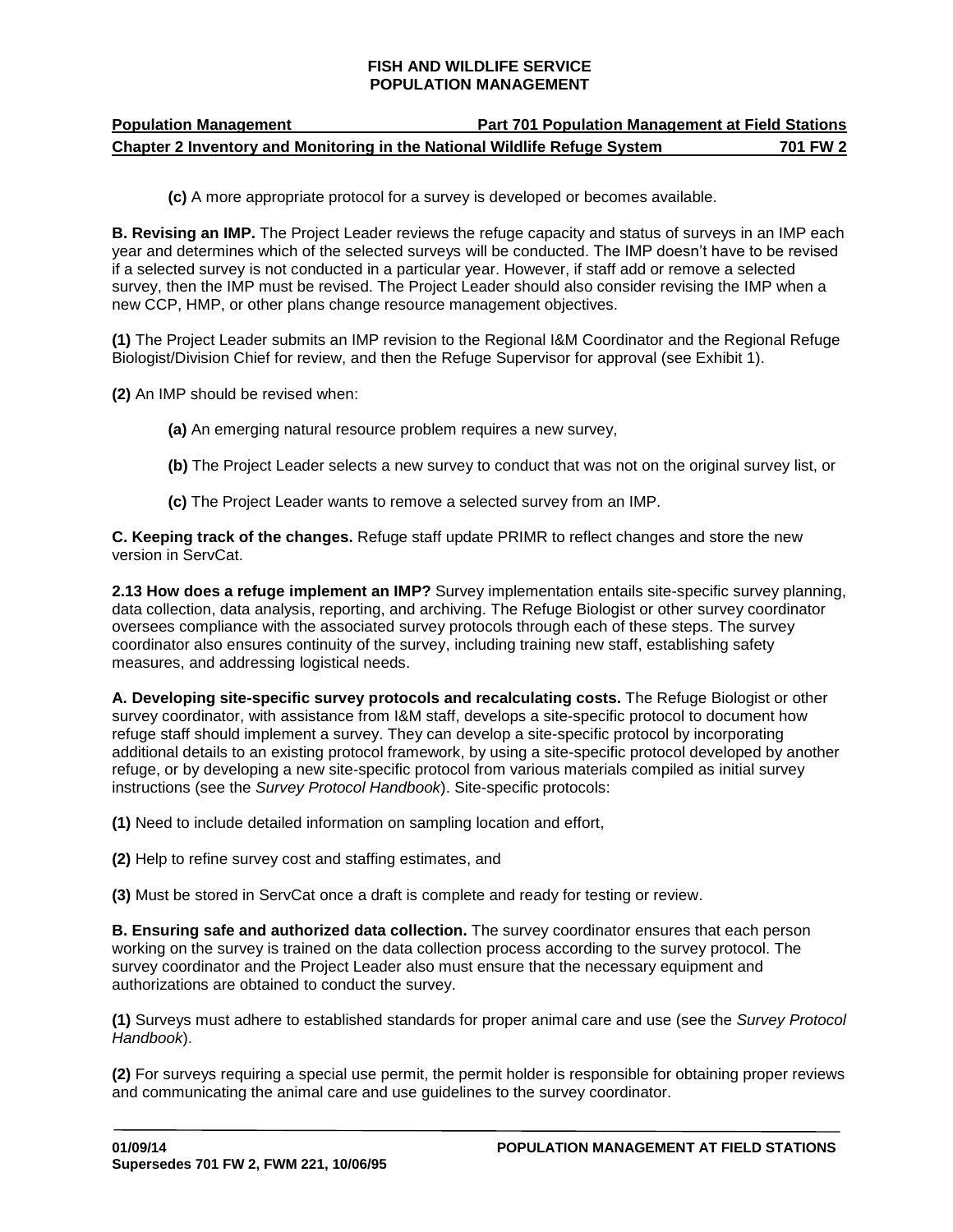## **Population Management Part 701 Population Management at Field Stations Chapter 2 Inventory and Monitoring in the National Wildlife Refuge System 701 FW 2**

**(3)** Some protocols may require specialized safety or operational training.

**C. Collecting field samples.** The survey coordinator must ensure that staff properly collect, process, label, and store field samples. Certain specimens and samples require permits, such as migratory birds or federally-listed species. Others, such as invasive species and diseased specimens, may require special handling and disposal. General guidance for collecting and handling field samples should be included in the survey protocol framework, with additional details provided in the site-specific protocol.

**D. Storing and archiving specimens.** Service policy (see 701 FW 5) guides the collection and disposal of fish, wildlife, and plant specimens at refuges. The survey protocol must include a description of the final disposition of specimens, and the survey coordinator must ensure these requirements are met.

**E. Managing data**. The survey coordinator ensures that data are entered or stored in a timely and accurate manner. Each survey protocol should provide details on data management (see the *Survey Protocol Handbook*). Refuge staff with I&M Data Managers should:

**(1)** Follow existing Service data standards or develop new data standards in compliance with Establishing Service Data Standards (274 FW 2) to ensure consistency of survey data collection, provide for data sharing, and reduce costs;

**(2)** Create accurate metadata that describes the purpose and current status of the survey data, and defines data formats, storage locations, and procedures for data collection and data quality;

**(3)** Annually archive one electronic copy of metadata and associated data sets at the refuge coordinating the survey and one location off the refuge in compliance with 282 FW 4; and

**(4)** For Regional or national surveys, enter data into an appropriate Service-approved database.

#### **F. Analyzing survey data and reporting results.**

**(1)** Analysis and reporting should reiterate the survey objectives and address the links to management objectives specified in the CCP, HMP, or other pertinent plans.

**(2)** I&M and refuge staff should rely on appropriate statistical methods as specified in a survey protocol when analyzing data. Analysis of survey data may support conclusions at different scales (e.g., refuge, landscape, Regional, national, or international).

**(3)** The survey coordinator should ensure compliance with reporting procedures, including appropriate biological and statistical review, as specified in the approved protocol.

**(4)** A survey is complete when the Refuge Biologist or other survey coordinator, in consultation with an I&M Data Manager, archives the data and puts the final report in ServCat (see section 2.13G).

**(5)** If a site-specific protocol requires an interim report, the survey coordinator must develop it and send it to the Project Leader before the beginning of the next season's fieldwork. These reports should include:

- **(a)** Results of the interim data analysis,
- **(b)** Interpretation relevant to the survey objectives, and
- **(c)** Any operational reasons that caused deviations from the protocol.